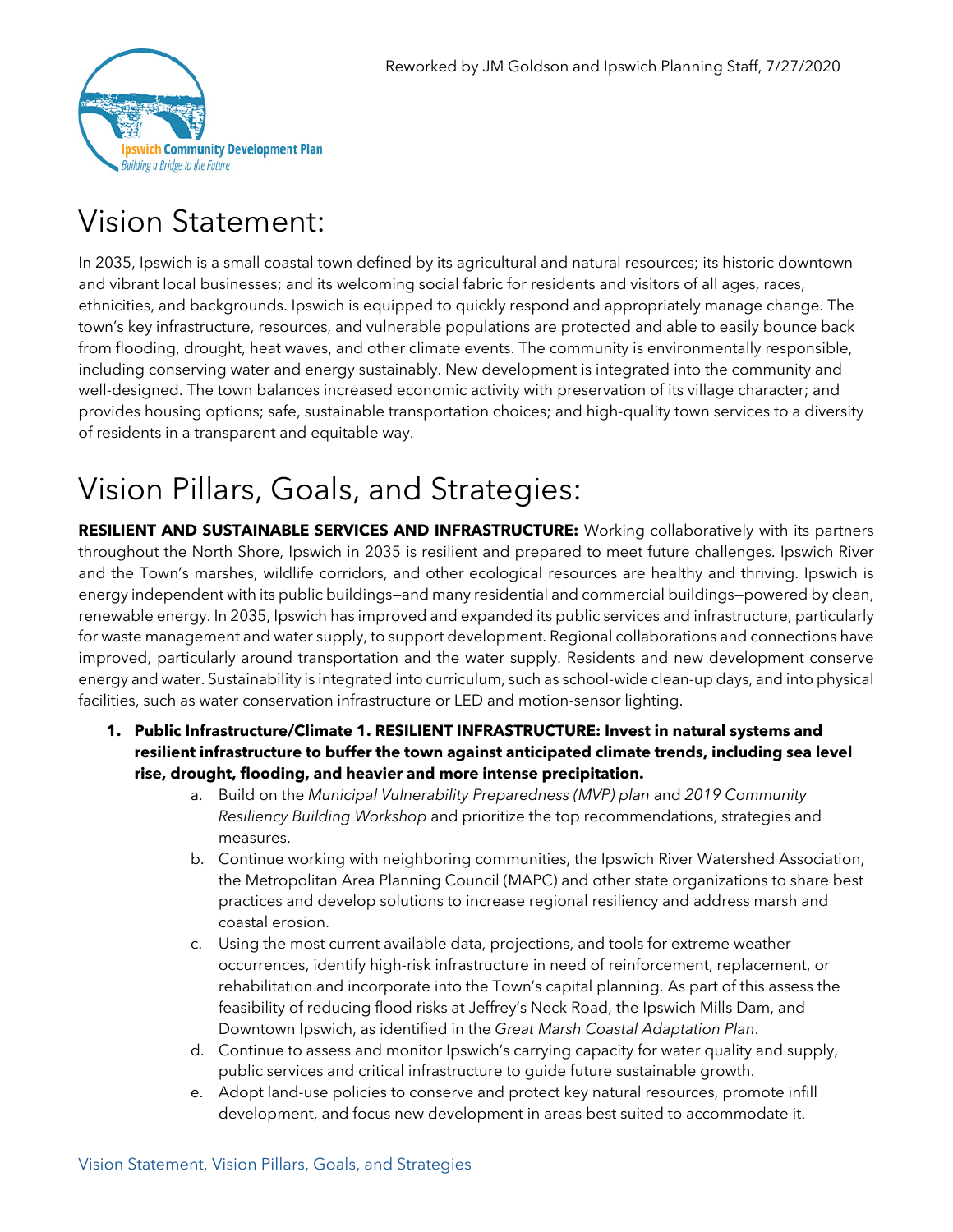- f. Continue to integrate current sustainability standards for new construction and rehabilitation.
- g. Hire a town engineer to help coordinate sustainability and resiliency efforts.
- **2. Public Infrastructure/Climate 2. REDUCING CONSUMPTION: Conserve water, reduce waste and greenhouse gas emissions, and increase the use of renewable energy.** 
	- a. Create incentives to encourage residents and businesses to reduce water usage through low-flow fixtures, stormwater and runoff management, green infrastructure, and "green" landscaping practices
	- b. Improve Ipswich's overall water system resiliency, as identified in the Town's *2020 Water Neutral Growth Plan* recommendations*.*.
	- c. Work with regional partners to share best practices and develop solutions for water supply issues.
	- d. Expand public outreach and education regarding system demand and capacity related to stormwater management, wastewater, and drinking water.
	- e. Work with the Waste Reduction Committee to encourage businesses to reduce packaging and transition to biodegradable packaging.
	- f. Work with local businesses and industries to further reduce the use of plastics, particularly single-use plastics.
	- g. Adopt policies, such as Transit-Oriented Development (TOD) and Compact Neighborhood districts, that allow compatible mixed-uses to optimize land-use, reduce car dependency, and encourage public transit, biking, and walking.
	- h. Evaluate the effects of zoning regulations, such as the Wind Energy Conversion Systems and Solar Energy Collection Apparatus special regulations, to encourage, without creating unreasonable barriers, appropriate siting of alternative energy generation.
	- i. Adopt a local bylaw that prohibits expansion of fossil fuel infrastructure for new construction.
	- j. Increase the number of electric vehicle charging stations.
	- k. Work towards full electrification to the extent feasible within the next 20 years. Starting immediately with requiring new construction to be electric-only appliances (perhaps done limiting GHG emissions), and developing education programs and website information to assist all residents to move toward full electrification of residential energy use over the next 20 years.

#### **3. Public Infrastructure/Climate 5. NATURAL RESOURCE PROTECTION: Protect open space and natural resources, including the Ipswich River watershed, the Great Marsh, beaches and dunes, clam flats, forests, wildlife habitat, and other critical ecosystems.**

- a. Evaluate land-use policies and plans, such as the Open Space Preservation Zoning (OSPZ) provision and *Open Space and Recreation Plan*, to ensure consistency with protecting sensitive resource areas from development impacts.
- b. Work with landowners, land trusts, and municipal resources to identify, protect, and preserve critical areas for wildlife habitat, flood mitigation, agriculture and shellfish production, and scenic landscapes.
- c. Educate and increase advocacy for policies that protect Ipswich's natural resources and ecosystems, such as drinking water protection, flood control, pollution attenuation, wildlife management.
- d. Explore using protected lands to provide nature-based solutions around stormwater management, flood storage and protection, and erosion control and land management best practices.
- **4. Economic Development 4. ECO-ECONOMY: Support Ipswich's natural resource-based and agricultural economy.**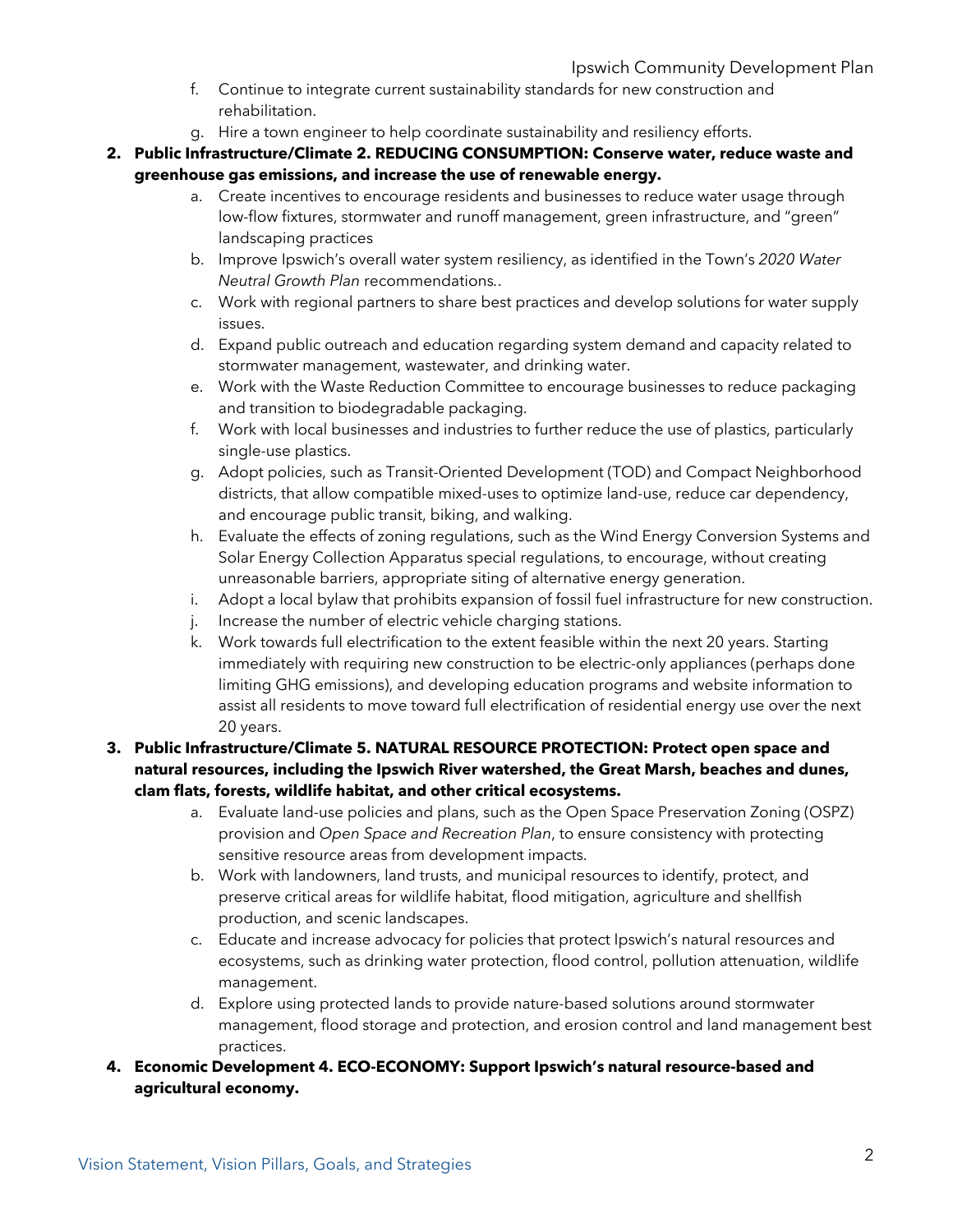- a. Support local farmers and clammers by providing access to technical assistance and resources, including ongoing trainings and workshops, and ensuring that local regulations continue to support farming and farmers.
- b. Address ongoing water quality issues to preserve and support the shell fishing industry.

**RESPONSIVE AND DIVERSE DEVELOPMENT:** New housing and business development continue to be concentrated in walkable areas, including the downtown and near the train station. Not only is new development sustainable, it pays special attention to the Town's historic character, natural green spaces, walkability, and access to services. The Town's housing stock in 2035 is a mix of apartments, condominiums, and single-family houses that can accommodate a range of socially and economically diverse households, including young adults, older adults, large families, and people with disabilities. Diverse commercial development offers new amenities, entertainment, and retail opportunities to residents and to increase the Town's commercial tax base. Existing major employers continue to adapt, innovate, and grow, with supportive regulations in place, such as streamlined permitting, flexible zoning, and transportation connectivity.

- **1. Housing 1. HOUSING CHOICE: Provide a range of housing choices to foster a socio-economically diverse community and to reflect the changing residential preferences and needs in our state, region, and local community.**
	- a. Coordinate a town-sponsored campaign to promote ongoing education and advocacy to support creation of more diverse housing options including affordable housing options.
	- b. Create a "Housing for All" group in Ipswich to increase leadership capacity and local support for more diverse housing options, including affordable housing options. Seek support from CHAPA through its Municipal Engagement Initiative, which works with residents on the ground to change the conversation and support existing local efforts in favor of more affordable housing.
	- c. Strengthen the Inclusionary Zoning provisions to promote on-site or off-site unit production as the Town's preferred options and payments in-lieu as a secondary choice.
	- d. Provide more flexibility to create Accessory Dwelling Units (ADUs) and tiny houses or other small detached accessory units. For example, ADUs could be allowed on nonconforming lots smaller than 10,000 s.f.
	- e. Seek designation as an AARP "Age-Friendly Community" to advance local efforts to help older adults live easily and comfortably in the community. Following the Age-Friendly Process and Program Cycle and working closely with AARP representatives, establish a commission or other group, conduct a community needs assessment, develop an action and evaluation plan, and implement the goals of the plan.
	- f. Restructure and expand funding for the existing local first-time homebuyers programs to assist lower-income households most in need.
	- g. Connect income-eligible senior homeowners to existing programs that assist with housing costs, improvements, maintenance needs, and house-sharing match-up programs.
	- h. Expand the capacity of the Housing Trust to produce housing units, including through reuse and rehabilitation, focusing on smaller affordable units, affordable family units, and net zero units.
	- i. Work with the Housing Authority to explore opportunities to expand its stock of affordable units and support the organization's development and management capacity.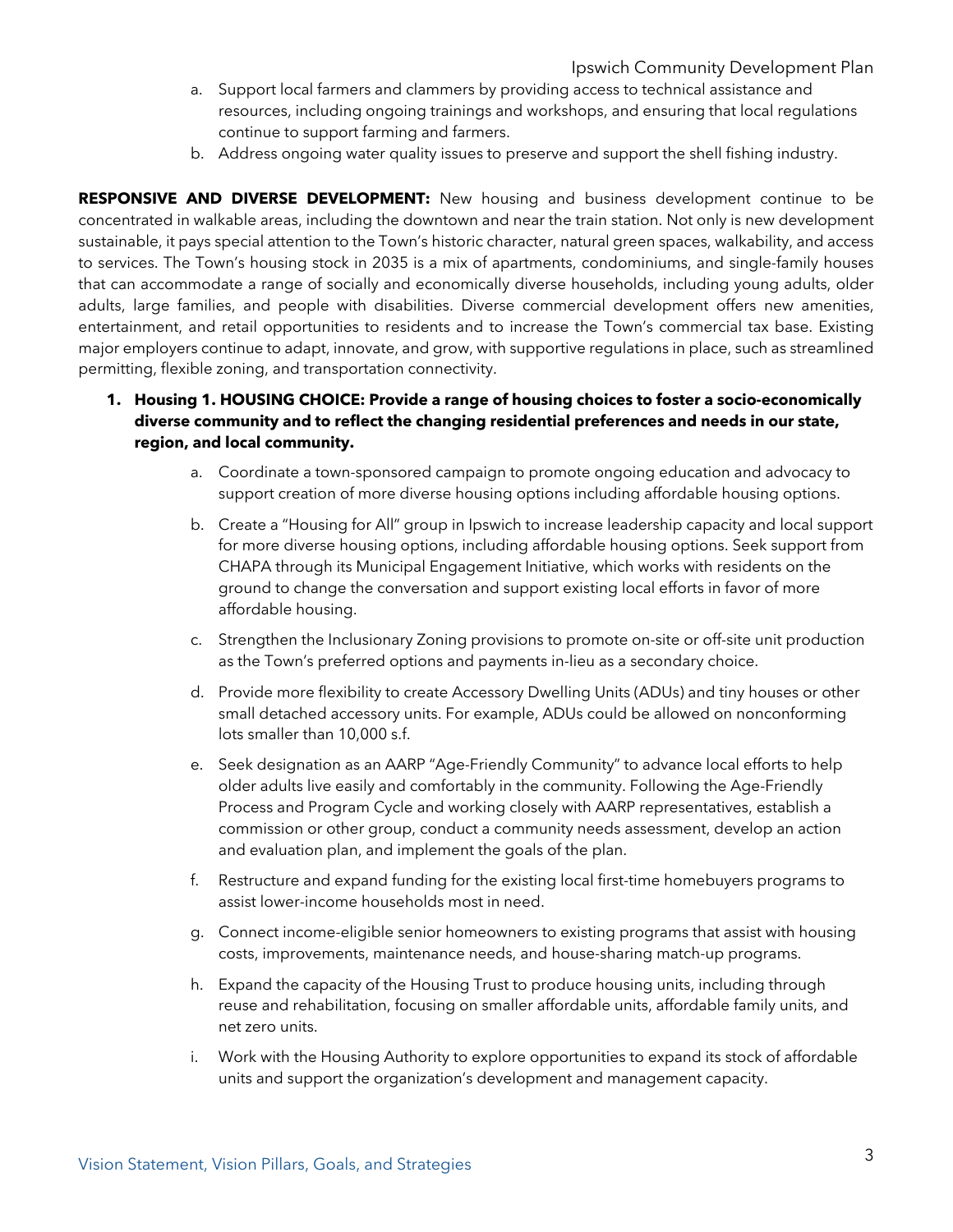- j. Consider zoning amendments to General Business, Center Business, Highway Business, and Intown Residence districts to allow well-designed multi-family and/or mixed-use options byright with administrative site plan review and design guidelines.
- k. Repurpose underutilized parcels, including town owned and tax foreclosed property, for the creation of affordable or mixed-income housing options.
- l. Consider zoning amendments to explicitly permit congregate housing and co-living, including in the Great Estate Preservation Development and Open Space Preservation (Cluster) zoning provisions.
- **2. Housing 2. LOCATION: Create new housing options in neighborhoods near shops and services and supported by public water and sewer, strong schools, and welcoming community.** 
	- a. Consider adoption of a 40R Smart Growth Overlay District with associated design guidelines to promote well-designed Transit-Oriented Development (TOD) with mixed-income housing near the train station.
	- b. Consider zoning amendments to allow mixed-use commercial and residential development along Route 1.
- **3. Economic Development 1. EXISTING AND NEW BUSINESSES: Cultivate a diverse economic base and support existing businesses, particularly small businesses.**
	- a. Expand the Town's capacity for economic development by hiring an economic development planner to specialize in long-term planning and marketing Ipswich to future employers.
	- b. Create an economic development strategic plan to identify a comprehensive, proactive economic development strategy to support strong fiscal, market, and economic health.
	- c. Establish a loan program to support new and existing small businesses. Examples of these programs include tenant improvement programs, neighborhood retail assistance, or small business loan programs.
	- d. Work with business owners, developers, and entrepreneurs to regularly assess and support the needs of existing business—either through a business retention program or business satisfaction survey.
	- e. Review zoning for businesses to maximize flexibility and allow property owners to easily adapt to the changing economic environment.
	- f. Work with Ipswich schools to foster opportunities to partner with local industry leaders to better prepare students for vocational and alternative career paths.
	- g. Better support and connect small businesses with resources, such as hosting a resource fair or workshops on marketing and business development.

**THRIVING AND ATTRACTIVE TOWN CENTER:** Downtown Ipswich continues to be a popular gathering space for town events, programs, and performances for community members of all ages. The Town continues to foster social connections that celebrate the increasing diversity of its residents. Residents are able to stroll along the Ipswich River using the expanded Riverwalk. Downtown storefronts are still populated by local owner-operated businesses—and more Ipswich residents work from their homes or in town.

- **1. Economic Development 3. TOWN CENTER: Strengthen town center's economic and cultural vibrancy by preserving its historic authenticity, connecting people to the river, and protecting resources from flooding.**
	- a. Encourage residential and mixed-use development in the village center to increase activity at local retail and restaurants.
	- b. Establish a private, non-profit Main Streets Organization to help fund improvements and market businesses in the village center.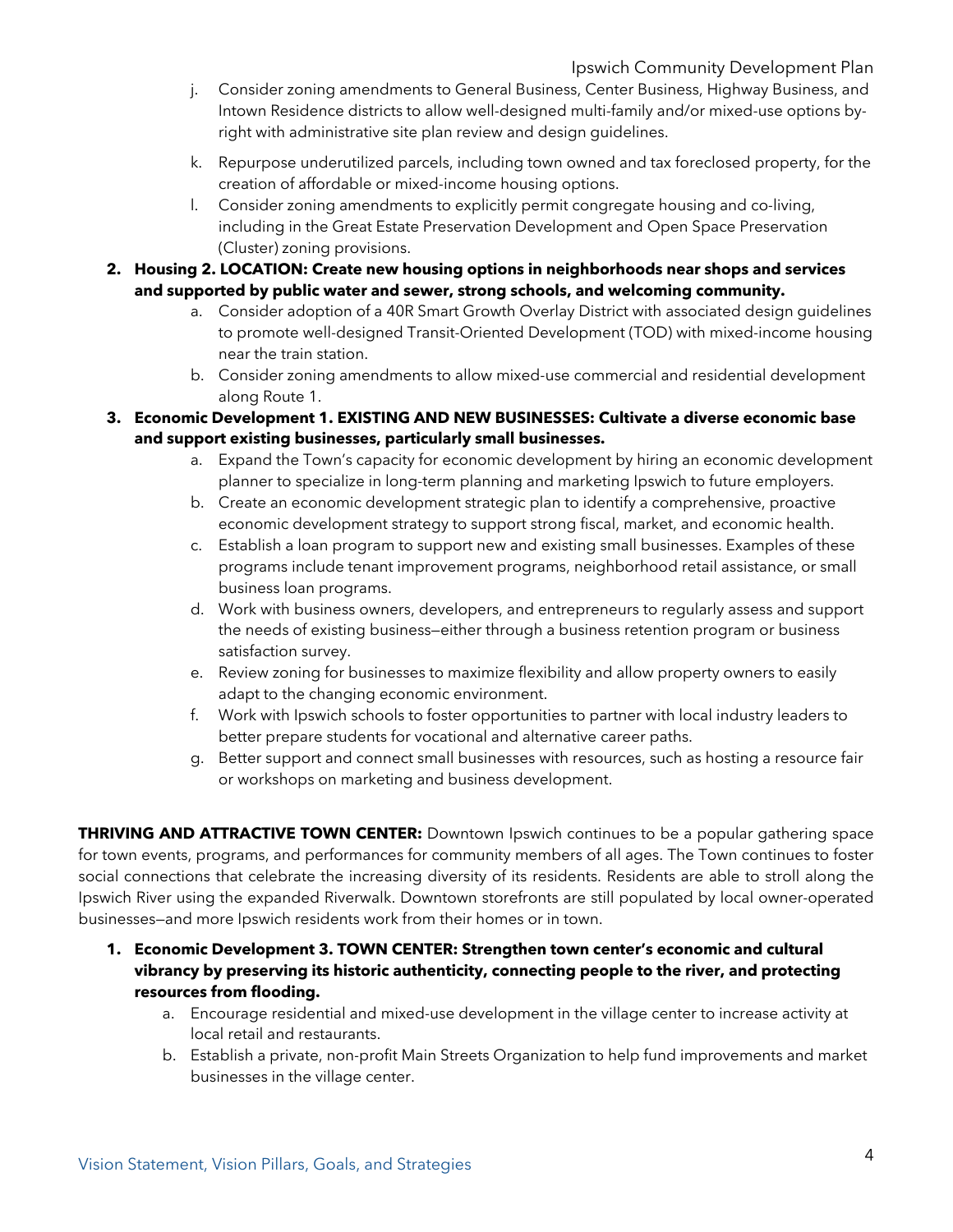- c. Seek a Massachusetts Cultural District designation for the area around the village center to bring together and promote Ipswich's business, arts and cultural institutions, and historic organizations.
- d. Strengthen design guidelines and design review process for the Central Business, General Business, and Highway Business districts to ensure that new development is compatible with the Town's goals.
- e. Ease permitting for outdoor seating, pop-up shops, and other public realm infrastructure
- f. Work with the arts community to develop and install public art throughout the village center.
- g. Better promote events, sites, and opportunities to residents and visitors.
- h. Work with the Ipswich Essex Explorer to better promote Ipswich's town center as a destination for visitors.
- i. Amend zoning to make it easier to establish home-based businesses in and near the Town Center.

#### **2. Economic Development 5. TOURISM: Expand and enhance the characteristics that attract visitors to Ipswich, including its local and regional natural, cultural, and historic environments.**

- a. Establish a Tourism Committee (which can include members of the Cultural Council and other existing and related groups)
- b. Develop a Strategic Tourism Plan to create an organized and structured framework for tourism development and promotion within the community—including a cohesive community brand and identity to market to visitors. This plan can include planning for accommodations, transportation, tourist activities, management, regulation, as well as marketing and promotion.
- c. Support existing community partners, such as Historic Ipswich and the Trustees for Public Land, through improved marketing and advertising, such as the creation of a "Visit Ipswich" webpage.
- d. Leverage nearby attractions , such as the Essex National Heritage Area and Ipswich-Essex Explorer, to attract new visitors to Ipswich.
- e. Promote active transportation, including biking and walking, as a way to explore the village center, Crane Beach, Russell Orchards, and other surrounding attractions.
- f. Promote locally produced food, including shellfish, and beverages to capitalize on emerging agritourism and agri-culinary trends.

#### **3. Transportation 4. PARKING: Develop smarter parking management policies for downtown and around the commuter rail.**

- a. Develop consistent parking management through regulations, restrictions, and signage in Town Center, including striped on-street parking spaces and improving parking-related signage and wayfinding.
- b. Create a Joint Management Agreement for the Hammatt Street parking lot to coordinate multiple owners.
- c. Evaluate need for handicap and electric vehicle parking in Town Center.
- d. Provide secure, covered bicycle parking at train station and bicycle racks downtown.
- e. Review on-street parking standards to better serve the needs of older adults and residents with mobility challenges, such as spaces that are at sidewalk level.

**SAFE AND CONNECTED TRANSPORTATION NETWORK:** In 2035, residents opt for more sustainable forms of transportation, such as biking, walking, and public transit. At least fifty-percent of Ipswich commuters use alternative transportation methods, traveling on foot, by bike, or riding the commuter rail or bus, to get to work. New residents are drawn to the community's small-town feel that provides easy transit connection to Boston and communities along the North Shore.

**1. Transportation 1. LOCAL OPTIONS: Improve and expand the local transportation network to better serve all residents and encourage cleaner and healthier mobility choices, including biking and walking.**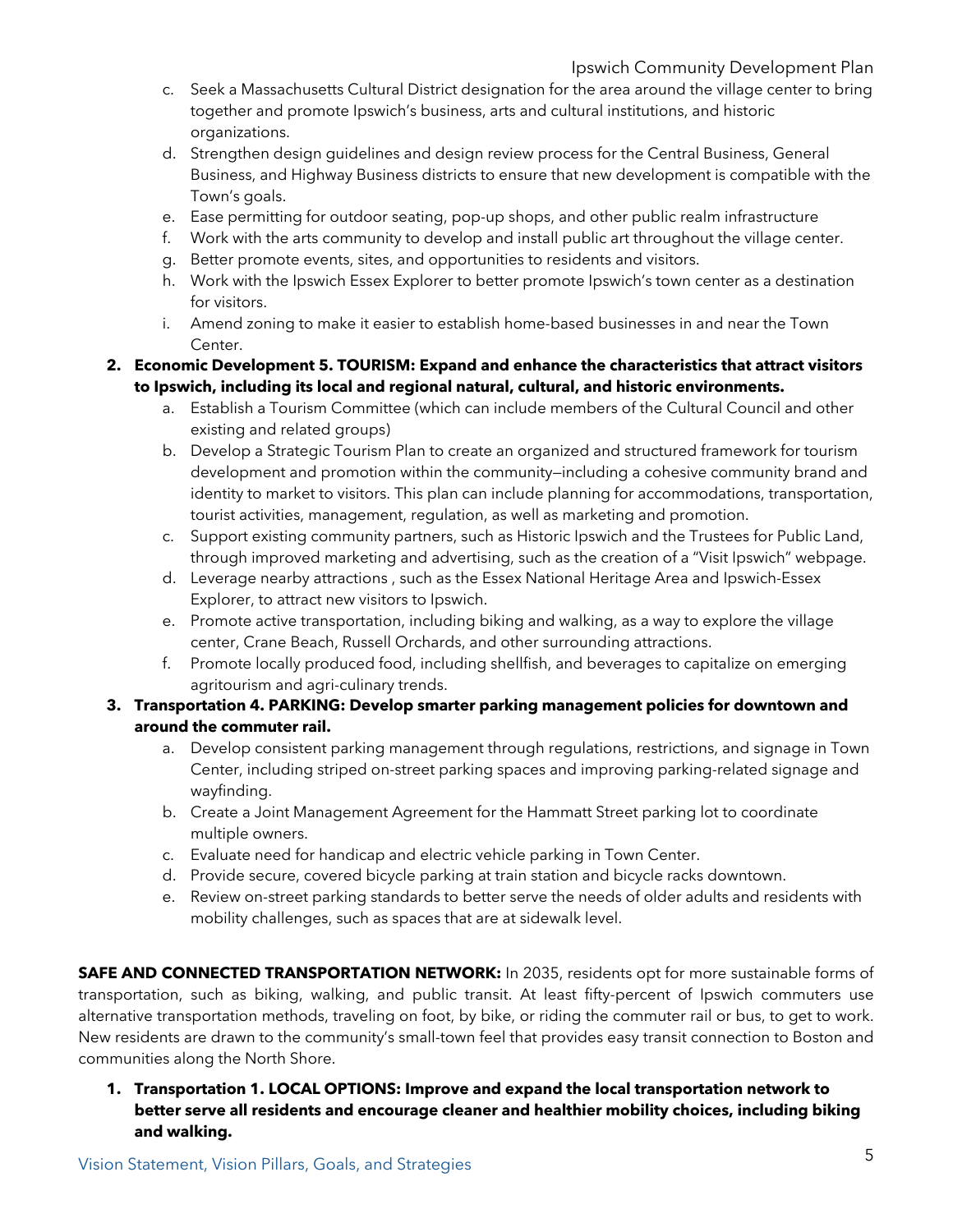- a. Complete and begin to implement a town-wide Bicycle Plan and develop a town-wide pedestrian plan. As part of these plans, assess the pedestrian sidewalk network to identify gaps in the network and non-ADA compliance and identify arterial roadways where bicycle facilities are appropriate, such as County Road, Central Street, High Street, and South Main Street. The plans should also evaluate and improve pedestrian and bicycle safety and ADA compliance at critical intersections, such as those along County Road and High Street in and near downtown.
- b. Establish a Bicycle and Pedestrian Advisory Committee to oversee the implementation of the Town's bicycle and pedestrian plans and to improve cycling and walking conditions in Ipswich.
- c. Continue to advance projects identified in the Town's *Complete Streets Prioritization Plan,* including the pedestrian improvement projects under construction at Little Neck Road and High Street/Short Street.
- d. Due to COVID-19, explore options to repurpose parking and travel lanes to expand pedestrian and bicycle capacity and safety on a temporary and/or permanent basis.
- e. Adopt Sustainable Neighborhood Road Design through the Subdivision Road Standards to encourage walking, biking, and low impact development.
- f. Audit trail accessibility and expand accessible community trails.
- g. Explore expansion of the existing Town shuttle service, which currently operates at capacity.
- **2. Transportation 2. REGIONAL CONNECTIONS: Work with the MBTA, neighboring communities, and other partners to expand regional transit options to Boston and throughout Essex County.**
	- a. Collaborate with adjacent communities to explore potential demand for a shuttle between destinations in other communities.
	- b. Collaborate with MBTA and Cape Ann Transportation Authority to explore options for expanding bus service.
- **3. Transportation 3. SAFETY: Make roads safe for pedestrians, bicyclists, and drivers, especially in highly-trafficked areas including downtown, other commercial areas, and near schools.** 
	- a. Evaluate critical intersections and roadways to improve safety for all users. These critical intersections include County Road/South Main Street; County Road/Poplar Street; Market Street/Central Street; High Street/Central Street (Lords Square); High Street between Lowes Lane and School Street; Route 133/High Street; County Road between Lanes End and Essex Road; and High Street at Shaw's Plaza.
	- b. Develop a traffic calming policy to guide implementation of measures to improve safety and reduce vehicle speeds, particularly in downtown and neighborhoods. These include narrowing roadways, separating vehicles from pedestrians and bicyclists, and reducing pedestrian crossing distance.
	- c. Continue participation of Middle School, Doyon Memorial School, and Winthrop School in the MassDOT Safe Routes to School Program. Apply for SRTS infrastructure grant to improve safety and connectivity for children walking and biking to school.
	- d. Consider town-wide 25 MPH in thickly settled areas unless otherwise posted.

**SUPPORTIVE AND INCLUSIVE GOVERNMENT AND SERVICES:** In 2035, elected leaders, boards and committees, and town staff work collaboratively to achieve the community's vision and goals and to provide services in a transparent and equitable manner. Residents with differing opinions are able to problem solve through collaboration and consensus-building. Ipswich's students are supported through a variety of educational opportunities and extracurriculars.

- **1. Public Infrastructure/Climate 4. COMPREHENSIVE SERVICES: Serve and protect all residents, in particular Ipswich's older adults, students, and vulnerable populations.** 
	- a. Build on identified societal strengths identified in the *Ipswich Community Resiliency Building Report* by working with stakeholders, civic organizations and municipal leaders to implement creative and best practices for enhancing awareness and delivering needed services to targeted